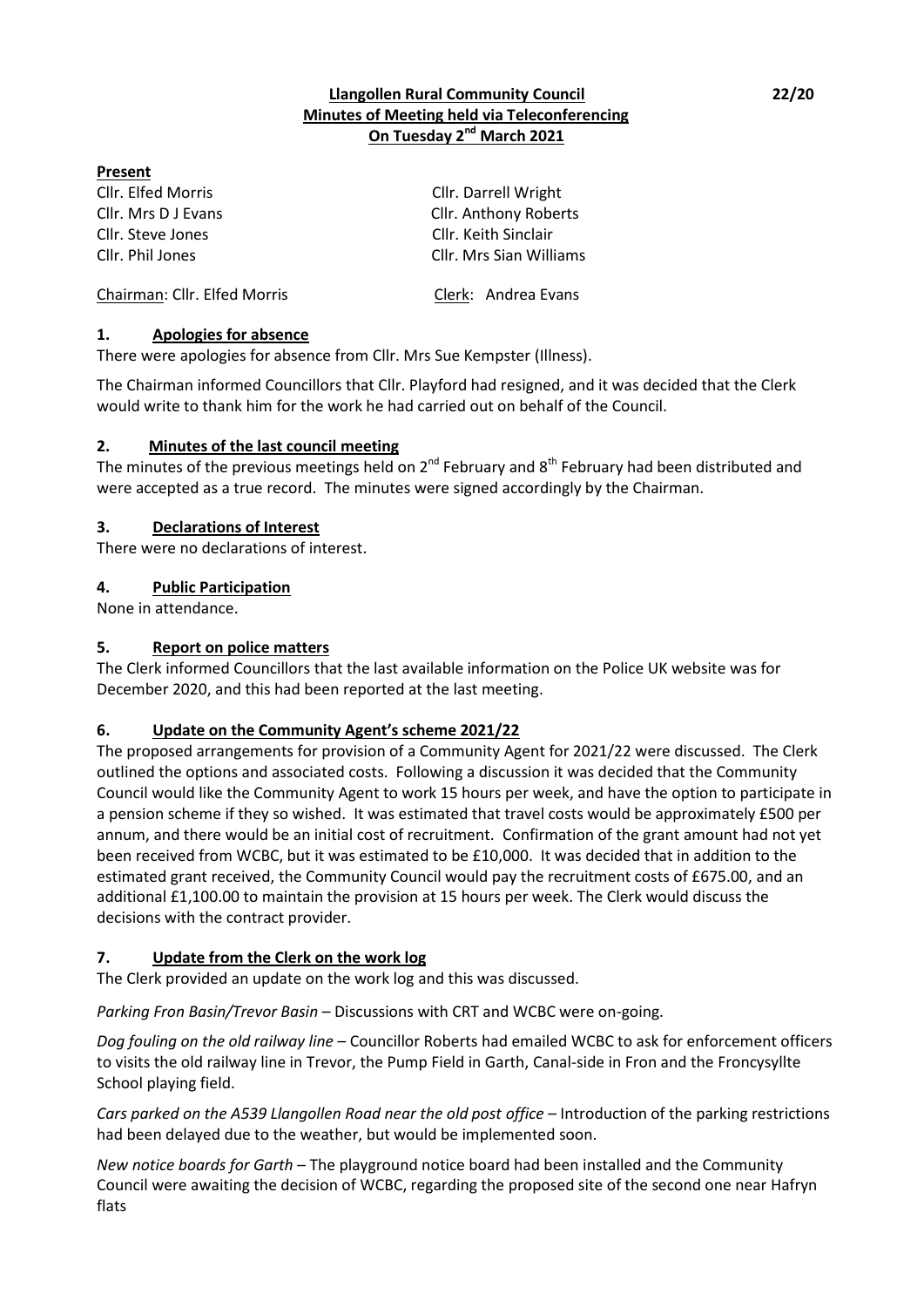*Installation of a lockable gate at the George Avenue playground* – The Clerk was awaiting a reply from the Economic Development Department at WCBC, regarding the reinstatement of the bottom fence, and removal of the kissing gate. Before the new gate was installed, the Clerk had asked the contractor responsible for grass-cutting for measurements of the clearance required for him to gain access with his machinery.

P*ossible use of the Froncysyllte school field* - Discussions were on-going, but on hold due to Covid 19.

*Footpath between Alma Road and School Lane* – Collection of the necessary information to apply for the Modification Order was on-going.

*Steps on the footpath near the Pump field* – No further information had been received from WCBC. It was decided that the Council would obtain a price for having the steps tarmacked or concreted, and then decide on the way forward. Cllr. Roberts also mentioned the flooding near 34 Heol Penderyst, due to water not draining away into the blocked gulley on the railway path. He had asked Strategic Development at WCBC if they could double the size of the gulley by the kissing gate, and extend the diameter of the waste pipe into the woods in order to alleviate the problem. They were not prepared to carry out the work, so it was decided to obtain a quote for the work and to decide on the wary forward.

*Japanese Knotweed on the Offa's Dyke footpath* – It was decided that the Clerk would write to WCBC again as the land belonged to Economic Development.

*Noddfa Cemetery risk assessment –* To be carried out this week.

*Memorial Garth* – A contractor was being sourced.

*Tree obstruction on entering the Bont Bridge* – The Clerk had emailed WCBC twice but no replies had been received from the Highways Department.

*New planters at the entrance to the Rhos-Y-Coed estate* – Cllr. P Jones had obtained a quote for the planters using different materials and this was discussed. It was decided to accept the lower quote but with a thicker base used for the planters.

*Cleaning the stone pillars at Noddfa Cemetery* – Barnett Engineering had offered to carry out the work free of charge.

#### **8. Planning applications**

Consideration of planning applications:

**P/2021/0010 –** Conversion and external loft space in existing domestic garage to create annexe **– Bryntirion, PenY Graig, Quarry Road, Froncysyllte, Wrexham**

There were no objections to the application.

For information (Approved by WCBC):

**P/2020/0860 –** Two storey side extension – **3 Pleasant View, Froncysyllte, Wrexham**

Cllr. Roberts informed councillors that the application had been amended and would not include an extension.

#### **9. Correspondence update from the Clerk**

All correspondence was listed in the Clerk's report and had been forwarded to Councillors.

The Clerk highlighted the quote received from HAGs for work on the cableway at the George Avenue playground. Councillors expressed concern at the high labour costs on the quotation, and it was decided that the Clerk would contact WCBC to establish if there was an alternative contractor that could submit a quotation.

#### **10. The Offa's Dyke path**

It had been reported that water from the culvert at the side of the path, was flowing onto the path as the grating was blocked. Cllr. Roberts offered to investigate the problem.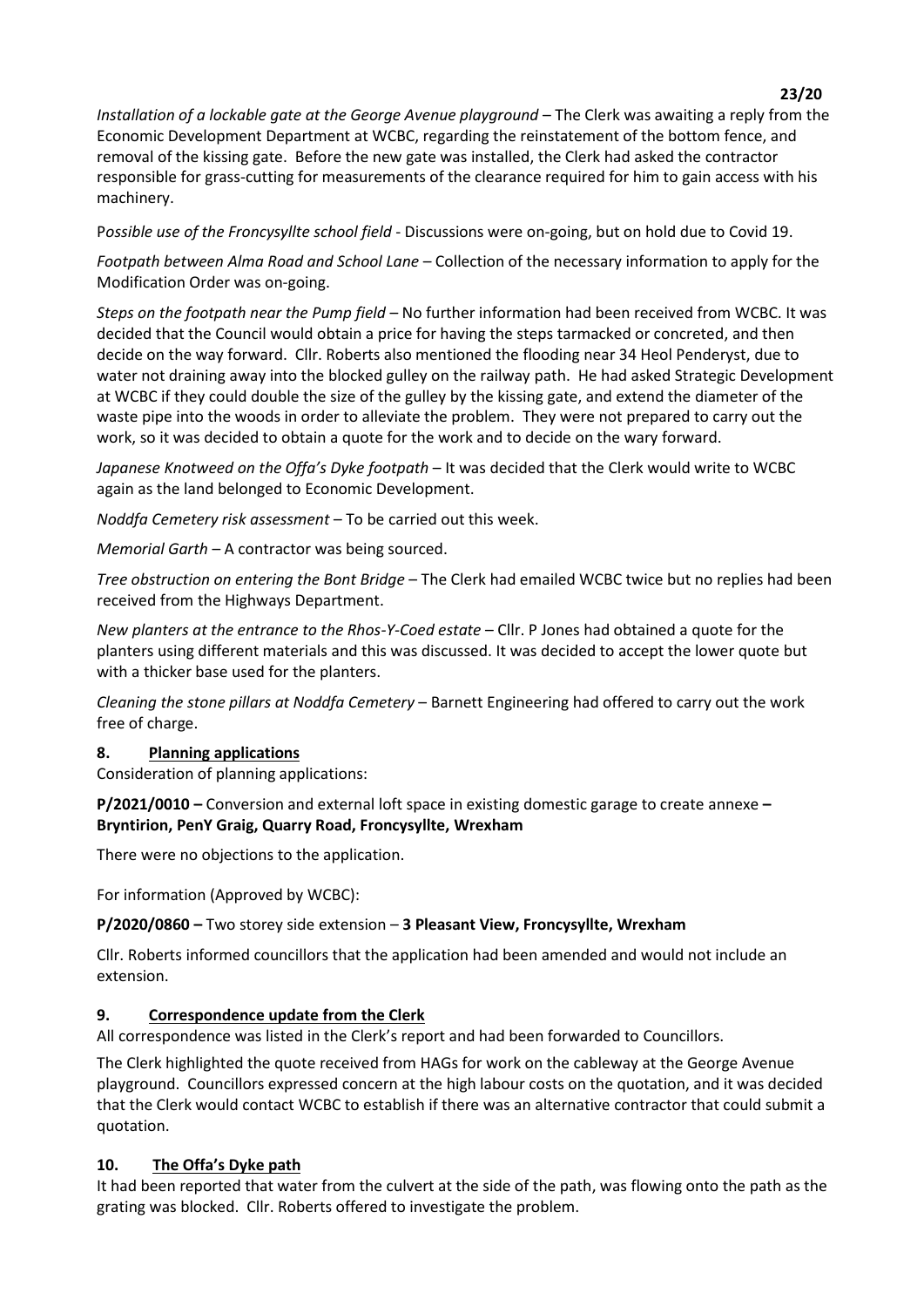## **11. Work to be carried out on the Clinker Path**

It was decided to defer this item until the next meeting.

## **12. To consider the J C Edwards Wall Feasibility Study and decide how to proceed**

The Clerk had sent another email to Eastman's regarding the land required for the project, asking for the contact details of their solicitor but had not received a reply.

### **13. Update from the Boer War Memorial Working Group**

Cllr Sinclair had contacted WCBC legal dept. to formalise LRCC's position as custodian for the war memorial, and was awaiting a reply.

## **14. Quotation for maintenance of Community Seats**

It was decided to accept the quotation received for the annual maintenance of the community seats.

### **15. Christmas lights 2021**

The provision of Christmas lights and the estimated costs were discussed. It was decided that the initial cost of providing lights on the lighting columns together with the annual costs were too high. It was proposed that the Council consider other ways of brightening up the community during the festive period, including placing a lit Christmas tree in each community, and having a collective switch on of Christmas lights. It was decided to set up a working group, comprising Cllr. E Morris, Cllr. D Wright and Cllr. Mrs S Williams, to discuss possible actions and report to the next meeting.

### **26. Finance**

Financial statements had been circulated as at the end February 2021: receipts for 2020/21; bank reconciliation; and budget monitoring against precept and receipts.

#### **Authorised payments this month:**

| <b>P</b> Ankers          | 102381 | £100.00    |
|--------------------------|--------|------------|
| P Green                  | 102382 | £175.00    |
| <b>SLCC</b>              | 102383 | £90.00     |
| Information Commissioner | 102384 | £40.00     |
| Wynnstay Joinery         | 102385 | £822.00    |
| J Evans                  | 102386 | <b>NJC</b> |
| D Jarvis                 | 102387 | <b>NJC</b> |
| S Jones                  | 102388 | £150.00    |
| R Playford               | 102389 | £120.00    |
| S Williams               | 102390 | £120.00    |
| J Evans                  | 102391 | £59.94     |
| <b>Total</b>             |        | 2.925.89   |

It was decided that JHD Business Services would carry out the internal audit for 2020/21.

#### **17. Items for the next agenda**

Update on the Clinker path, review of Standing Orders, Boat Yard application and parking on Gate Road, Froncysyllte.

### **Date, Time and Venue of the Next Meeting – 6 th April 2021 at 7.00pm via Teleconferencing**